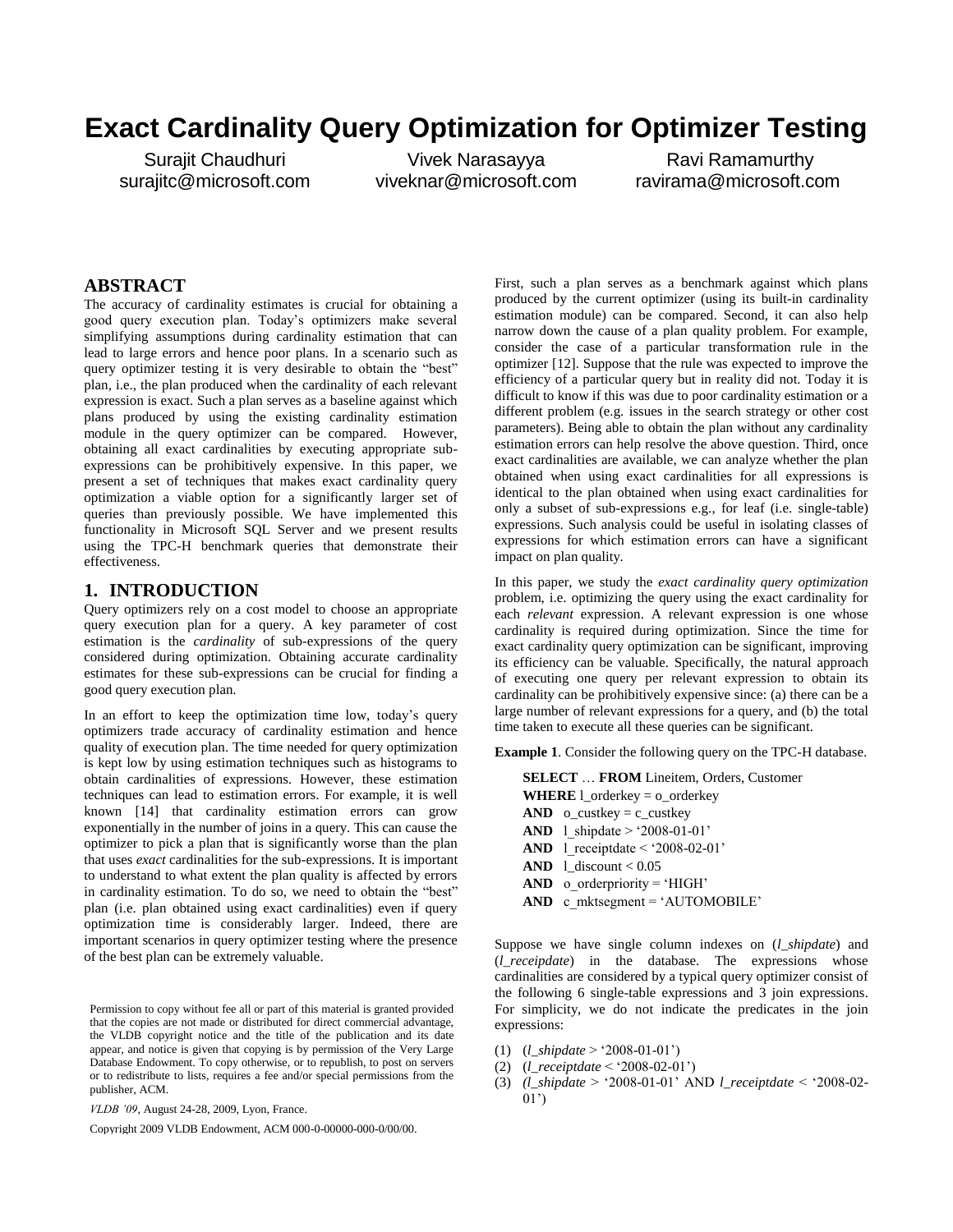- (4) *(l\_shipdate* > "2008-01-01" AND *l\_receiptdate* < "2008-02- 01" AND *l\_discount* < 0.05)
- (5) (*o\_orderpriority* = "HIGH")
- (6) (*c\_mktsegment* = "AUTOMOBILE")
- (7) (*Customer Orders*)
- (8) (*Orders Lineitem*)
- (9) (*Lineitem Orders Customer*)

Thus, the naïve approach for exact cardinality query optimization requires executing<sup>1</sup> each of the above nine expressions to obtain the respective cardinalities and this can be expensive.

In this paper, we propose the exact cardinality query optimization problem and present techniques that can significantly reduce the time taken for such optimization. We leverage the key observation that when an expression is executed, we can obtain cardinalities of other related expressions as a byproduct. This is because each physical operator in an execution plan can output its cardinality at the end of execution, and the sub-tree rooted at an operator in the plan also corresponds to a relevant sub-expression. Thus, in order to compute the accurate values of all the required cardinalities for the query, we only need to execute a *subset* of relevant expressions of the query such that their execution results in obtaining the complete set of all relevant cardinalities. We refer to this as the *Covering Queries optimization*.

The exact cardinality query optimization functionality in general, can also be invoked with a *workload* (i.e. set of queries) as input. Indeed, in query optimizer testing, it is common to use a workload of benchmark queries and real world customer queries. In such cases, we need to obtain the exact cardinalities for the relevant expressions of all the queries in the workload. While the technique of materializing common sub-expressions to speed up execution has been studied in the context of multi-query optimization problem (MQO), e.g. [\[18\]\[19\],](#page-11-2) the fact that we are interested *only in the cardinalities* (and not the actual results) of expressions, offers unique opportunities that cannot be leveraged in a general MQO setting. Specifically, as we will show, we can take full advantage of common sub-expressions in the workload but without the need for materialization and thus gain advantage over known techniques in MQO. In particular, we leverage the CASE statement in SQL which allows multiple count expressions to be computed over a relation in a single pass without materialization.

We have prototyped the exact cardinality query optimization functionality in Microsoft SQL Server. This includes the Covering Queries optimization as well as our technique for obtaining cardinalities of common sub-expressions using appropriate CASE queries. We have evaluated the effectiveness of our techniques on TPC-H benchmark queries [\[22\].](#page-11-3) Our experiments demonstrate significant speedups using our techniques relative to the baseline approach of executing each relevant expression. While not the main focus of the paper, we also show a few examples of analytics for query optimizer testing that are possible once exact cardinalities of relevant expressions are available.

The rest of the paper is structured as follows. In Section 2, we describe the exact cardinality query optimization problem and outline the architecture of our solution. Sections 3 and 4

 $\overline{a}$ 

respectively present the key technical ideas of Covering Queries optimization and generation of CASE queries for a workload to speed up exact cardinality query optimization. Section 5 presents results of our experimental evaluation and we discuss related work in Section 6.

### **2. PROBLEM STATEMENT 2.1 Preliminaries**

**Query optimizer**: A key input to the cost model of a query optimizer is the cardinality of relevant logical sub-expressions<sup>2</sup> of the query. The query optimizer considers a set of sub-expressions of the given query during optimization. In this paper, we use Microsoft SQL Server, whose optimizer is based on the Cascades framework [\[12\]](#page-11-1) which maintains a *memo* data structure. Each node in the memo is a group, which represents a logical expression. Expressions in the memo are related to one another by parent-child relationships, which indicate that the child is an input to the parent expression. We present our techniques in the context of an optimizer based on the Cascades framework [\[12\],](#page-11-1) but the techniques are potentially applicable to other optimizer architectures as well.

**Relevant Expressions for a Query**: For any input query, the optimizer considers a set of plans S. For any plan  $P \in S$ , there is a set of logical expressions LE(P) whose cardinalities are necessary for deriving the cost of plan P. The set of relevant expressions of a query is defined to be the union of LE(P) over all plans in S. Note that the set of relevant expressions for the same query could potentially be different for different optimizers. For the Cascades framework [\[12\],](#page-11-1) the relevant expressions would be the set of groups in the memo that correspond to relational expressions. For the query in Example 1, the relevant expressions and their relationships to other expressions are shown in Figure 1.



**Figure 1**. **For a query on TPC-H database, expressions whose cardinalities are used by the query optimizer**.

In the figure,  $p_1 = (l\_shipdate > '2008-01-01')$ ,  $p_2 =$ (*l* receiptdate < '2008-02-01'),  $p_3 = (l\_discount < 0.05)$ ,  $p_4 =$  $(o\_order priority = 'HIGH')$  and  $p_5 = (c\_mktsegment =$ *'AUTOMOBILE'*). Each node is a logical sub-expression of the original query. The cardinality of a parent expression depends on the cardinality of its children (i.e., inputs). Observe also that the expressions are a function of the physical design, e.g., the expressions (*l\_shipdate > '2008-01-01'*) and (*l\_receiptdate < '2008-02-01'*) are present due to the possibility of Index Seek plans and the expression (*l\_shipdate > '2008-01-01' AND* 

Note that we only need to execute a COUNT $(*)$  query corresponding to each expression

<sup>&</sup>lt;sup>2</sup> For simplicity, we use the terms sub-expression and expression interchangeably.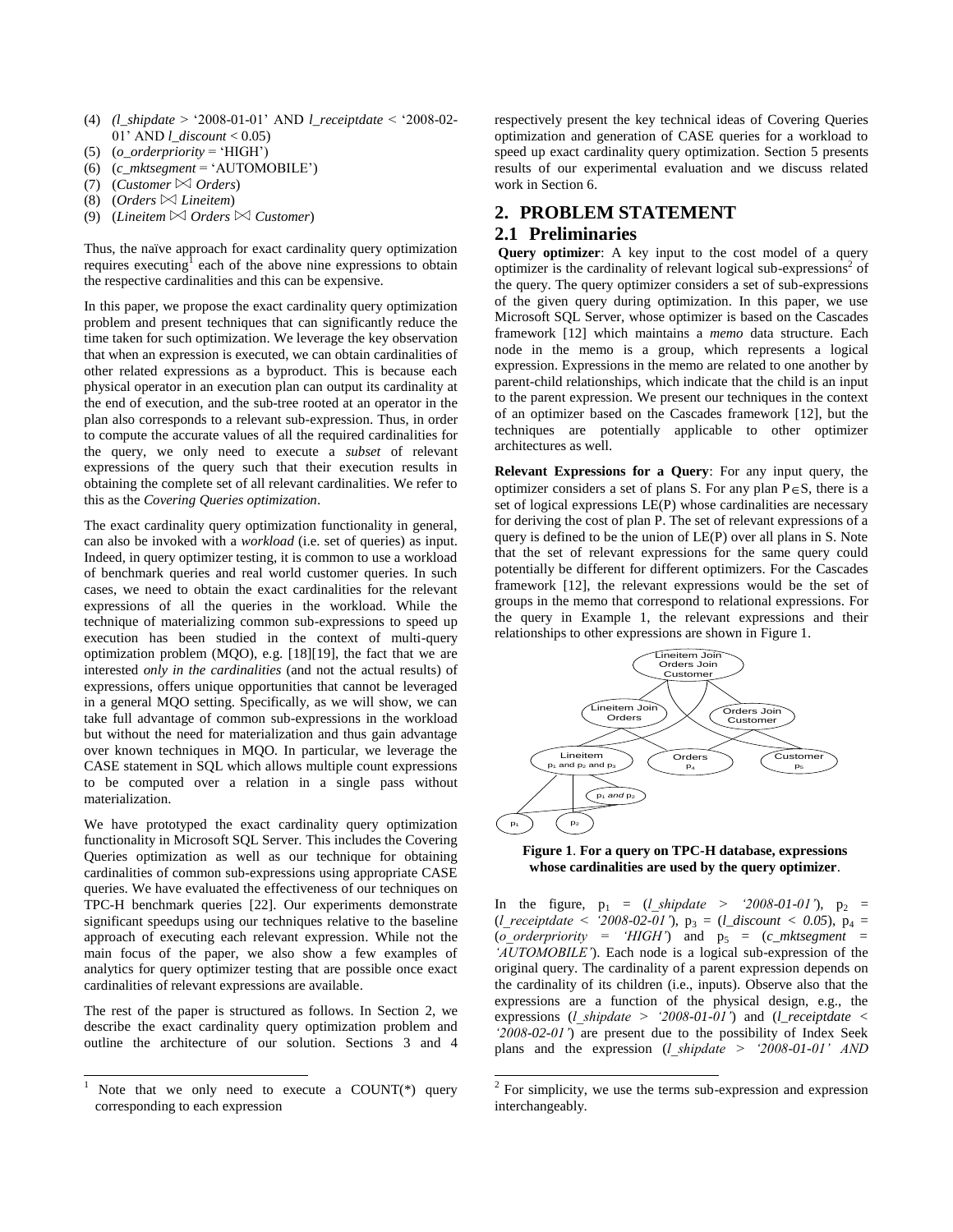*l\_receiptdate < '2008-02-01'*) is present due to the possibility of an Index Intersection plan.

Observe that the above notion of relevant sub-expressions that correspond to groups in the memo applies for any query, including complex queries (e.g. with nested sub-queries).

**Cardinality Estimation**: Today"s query optimizers rely on summary statistics such as a histogram of the column values and the number of distinct values in a column. Since DBMSs do not typically maintain multi-column statistics or statistics on views, when an expression has multiple predicates, optimizers resort to simplifying assumptions such as independence between predicates and containment (for joins) to estimate expression cardinality. As a consequence, the errors in cardinality estimation can become significant [\[14\]](#page-11-0) leading to poor choice of execution plan.

**Cardinality-optimal Plan**: For a given query optimizer, one important reason for suboptimal plan choices is inaccurate cardinality estimates. We refer to the execution plan obtained when the exact cardinality is used for each relevant expression as the *cardinality-optimal plan* for the query.

**Workload**: For a given query Q, we denote the set of all relevant expressions for the query by  $\mathbf{R}_{0}$ . We define a workload **W** to be a set of SQL queries. The set of relevant expressions for a workload is the union of relevant expressions of all queries in the workload, i.e.  $\mathbf{R}_W = \bigcup_{\Omega \in W} \mathbf{R}_{\Omega}$ .

**Exact Cardinality Query Optimization Problem**: The goal of the exact cardinality query optimization problem is to find the cardinality-optimal plan as quickly as possible. Note that the output is required to be the cardinality-optimal plan. The problem can be extended to take as input a workload of queries **W** and return the cardinality-optimal plan for all the queries in the workloads.

# **2.2 Architecture for Exact Cardinality Query Optimization**

The architecture we use for exact cardinality query optimization is shown in Figure 2. The input to exact cardinality query optimization is a workload, and the output is exact cardinalities for all the relevant expressions in the workload. These cardinalities can be used to obtain the cardinality optimal plan as well as to perform other analytics for query optimizer testing. As explained in Section 2.1, we use the memo data structure (already maintained by the optimizer) to identify all relevant expressions for the input query (or workload). We now discuss each of the important modules in this architecture and the interfaces that they require from the query optimizer and the database server.

**Covering Queries Optimization:** We observe that the naïve approach of executing each relevant expression to obtain its cardinality is not the most efficient approach. First, when an expression  $e \in \mathbf{R}_0$  is executed, by counting the actual number of rows for all operators in its execution plan, the exact cardinalities of other relevant expressions for Q may also become available at the end of execution. Thus, one way of improving the efficiency of exact cardinality query optimization is to select a subset of expressions in  $\mathbf{R}_0$  to execute such that by executing that subset, the cardinalities of all relevant expressions become available. We refer to this as the *Covering Queries optimization*, which we present in Section 3. This module uses the execution feedback interfaces of the DBMS. We note that such interfaces for obtaining expression cardinality via query execution feedback (e.g., [\[7\]\[20\]\)](#page-11-4) already exist in today"s commercial DBMSs.



#### **Figure 2**. **Architecture of Exact Cardinality Query Optimization**

**Candidate Generation**: The Covering Queries optimization picks a *subset* of the original expressions to execute such that all relevant cardinalities are obtained. However, in many cases (especially when the input is a workload of queries), by introducing *additional* candidate queries, it is possible to significantly improve the efficiency of exact cardinality query optimization. We study approaches for *candidate generation* that analyze the workload of queries and augment the set of candidates that can be used to obtain cardinalities in Section 4. This module uses an optimizer interface to obtain all relevant expressions for a query.

**Analytics for Query Optimizer Testing**: Once the exact cardinalities for all the relevant expressions in the workload have been obtained, they can be leveraged for analytics that are useful for optimizer testing. We show a few examples below.

- 1) *Analyze errors*: Compare the optimizer estimated and actual cardinalities. This can help benchmark the cardinality estimation module.
- 2) *Analyze impact on execution time*: Compare the execution times of the cardinality optimal plan and the original plan. For instance, if the cardinality optimal plan is *slower* than the original plan, this potentially indicates a bug in one of the other modules of the optimizer (e.g. cost model).
- 3) *Analyze plan sensitivity*: Analyze how plan changes when exact cardinalities are used for a subset of the expressions. For instance, if we use the exact cardinalities for only single table expressions, how often does the plan identical to the cardinality optimal plan?

This module uses an optimizer interface we built that enables it to *inject* cardinalities for a subset of relevant expressions of the query, and optimize the query. The optimizer uses the injected cardinalities for the specified expressions, and uses its default cardinality estimation procedure for the rest of the relevant expressions.

# **3. TECHNIQUES FOR A SINGLE QUERY**

In this section, we first look at the problem of exact cardinality query optimization where the input is a single query. We extend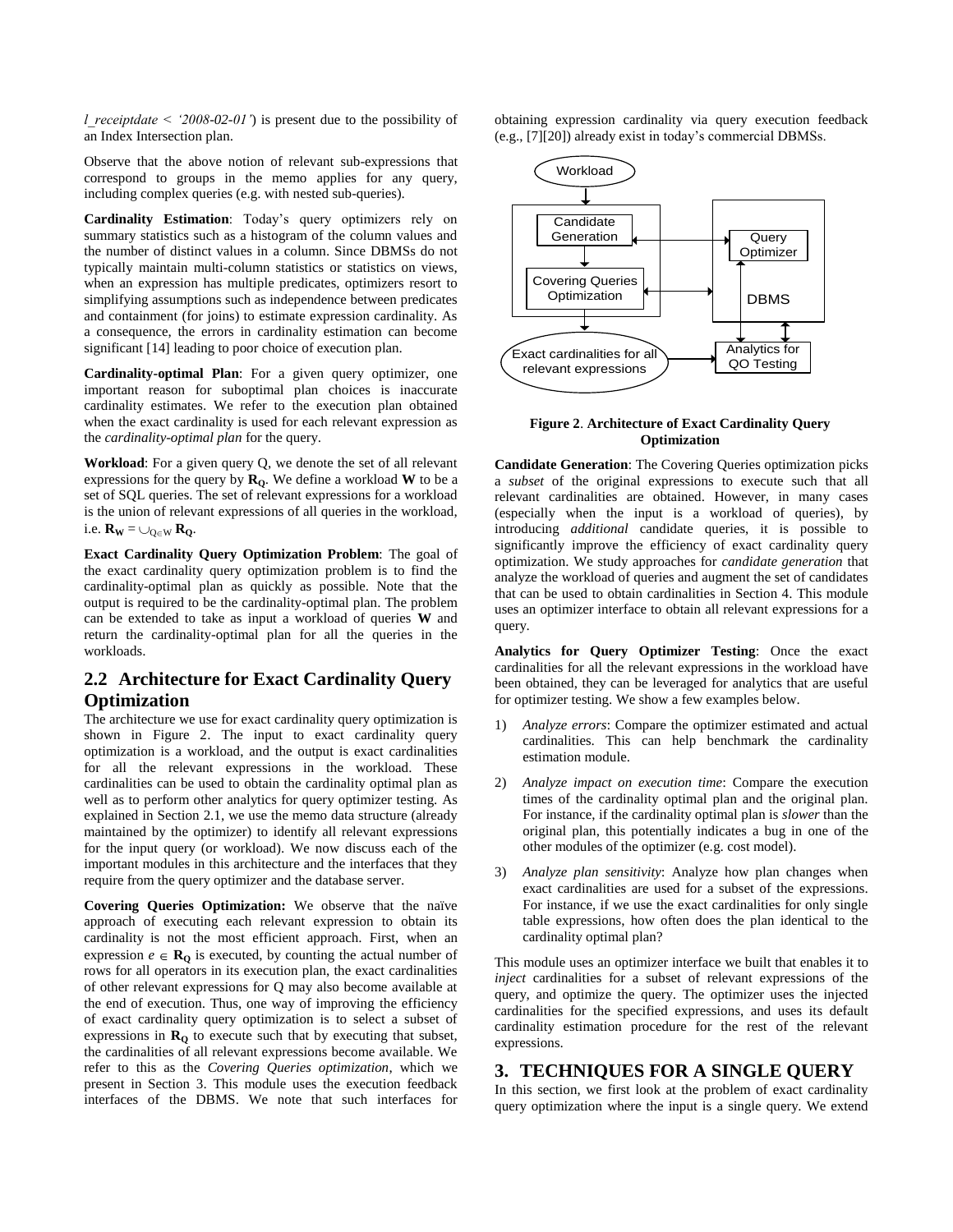our techniques to work for a workload of queries in Section 4. As discussed earlier, the goal of the exact cardinality query optimization problem is to obtain the cardinalities of all relevant expressions as quickly as possible. The naïve approach is to execute each expression in  $\mathbf{R}_{0}$  and thus obtain its cardinality. However, we observe that as a by-product of executing an expression  $e$  in  $\mathbf{R}_0$ , we can in fact obtain the cardinalities of other expressions in  $\mathbf{R}_{0}$  as well. Thus, we potentially do not need to execute all expressions in  $\mathbf{R}_{0}$  in order to obtain cardinalities of all expressions in **RQ**.

Consider the query from Example 1. Assume we are executing the expression  $e_1$  = (Customer  $\bowtie$  Orders), which is a relevant expression for Q. Note the single table expressions  $e_2$  =  $(o\_orderpriority = 'HIGH')$  and  $e_3 = (c\_mktsegment =$ 'AUTOMOBILE') are also relevant expressions for Q. Suppose we execute  $e_1$  and the execution plan for  $e_1$  chosen by the optimizer is the one shown in Figure 3. Observe that at the end of the execution of this plan, we can obtain cardinalities of the expressions  $e_1$ ,  $e_2$ , and  $e_3$  using query execution feedback (e.g. [\[7\]\[20\]\)](#page-11-4). As a result, there is no need to execute expressions  $e_2$ and  $e_3$  separately.



**Figure 3. Obtaining cardinalities of multiple expressions by executing one expression**.



**Figure 4**. **Cardinalities available from feedback varies with the execution plan.**

Of course, the set of cardinalities that are available using query execution feedback is a function of the execution plan. For example, if instead of the plan shown in Figure 3, the optimizer had picked the plan shown in Figure 4 (an Index Nested Loops Join plan instead of Hash Join); we can obtain cardinalities of *e*<sup>1</sup> and  $e_3$  but not  $e_2$ . This is because the filter (*o\_orderpriority* =

'HIGH') is applied *after* the join. In general, query execution feedback can be exploited to obtain the cardinality of every operator in the plan and not just the cardinality of the root operator (the entire expression). Using the above idea, we can potentially reduce the time taken for exact cardinality query optimization. We formalize this intuition below which we refer to as the *Covering Queries optimization*.

# **3.1 Covering Queries Optimization**

Let *e* be a relevant expression for Q. Note that each expression itself a query. For a given database and optimizer, we can obtain the plan for expression *e* by optimizing the query corresponding to *e*. Let *Exprs(e)* be the subset of  $\mathbf{R}_{\Omega}$  (the relevant expressions of Q) that can be obtained by executing the plan for expression *e*. Let  $Cost(e)$  denote the optimizer estimated cost of executing the plan for expression *e*. Observe that both *Exprs*(*e*) and *Cost*(*e*) can be computed by analyzing the execution plan for the expression as discussed previously.

The Covering Queries Optimization problem takes as input a set of expressions  $\mathbf{R}_{0}$  and a set of queries (i.e. expressions)  $q_i$  each of which *covers* (via Exprs(q<sup>i</sup> )) a subset of expressions in **RQ**. Each query  $q_i$  has a cost  $c_i$  associated with it, which is the cost of executing  $q_i$ . The goal is to find a subset of the queries with minimal total cost that covers all expressions in **RQ**.

**Claim**: The Covering Queries Optimization problem is NP-Hard.

We outline the proof in **APPENDIX A**. Given the hardness result, we look for an approximation algorithm for the Covering Queries optimization problem.

We use the weighted version of Set Cover problem for the purposes of leveraging an approximation algorithm. The Weighted Set Cover problem, takes as input a universe U of *n* elements, and another set S containing subsets of U. Each  $s \in S$ has a weight w(*s*) associated with it. We are required to find the subset S'  $\subseteq$  S with minimum  $\sum_{s \in S} w(s)$  such that  $U = \bigcup_{s \in S} s$ . The universe U in the Weighted Set Cover problem corresponds to  $R_0$  $= \{e_1, e_2, \dots e_n\}$ , which is the set of all relevant expressions of Q. The set S in the Weighted Set Cover problem corresponds to the set of expressions  $\{Express(e_1), Express(e_2), ... Express(e_n)\}.$  The weight of each element in S is the optimizer estimated cost of executing expression  $e_i = Cost(e_i)$ . Thus, since the greedy algorithm for Weighted Set Cover is a ln(*n*) approximation [\[21\],](#page-11-5) the same approximation guarantees apply to our problem as well (*n* is the size of the universe U, which in our problem is  $|R_0|$ ).

#### **CoveringQueriesOptimization**

*Input*: Set of relevant expressions  $R_0$  for a query Q

*Output*:  $\mathbf{R} \subseteq \mathbf{R_0}$  such that executing all expressions in **R** gives exact cardinalities for all expression in  $\mathbf{R}_{\mathbf{Q}}$ 

- 1. **R** = { $\}$ , **S** = {}
- 2. **While**  $(S := R_0)$  **Do**
- 3. Pick  $e \in (\mathbf{R}_0 \mathbf{R})$  with the largest value of |*Exprs*(*e)* - S|/*Cost*(*e)*
- 4.  $R = R \cup \{e\}; S = S \cup Express(e)$
- **5. End While**
- 6. Return **R**

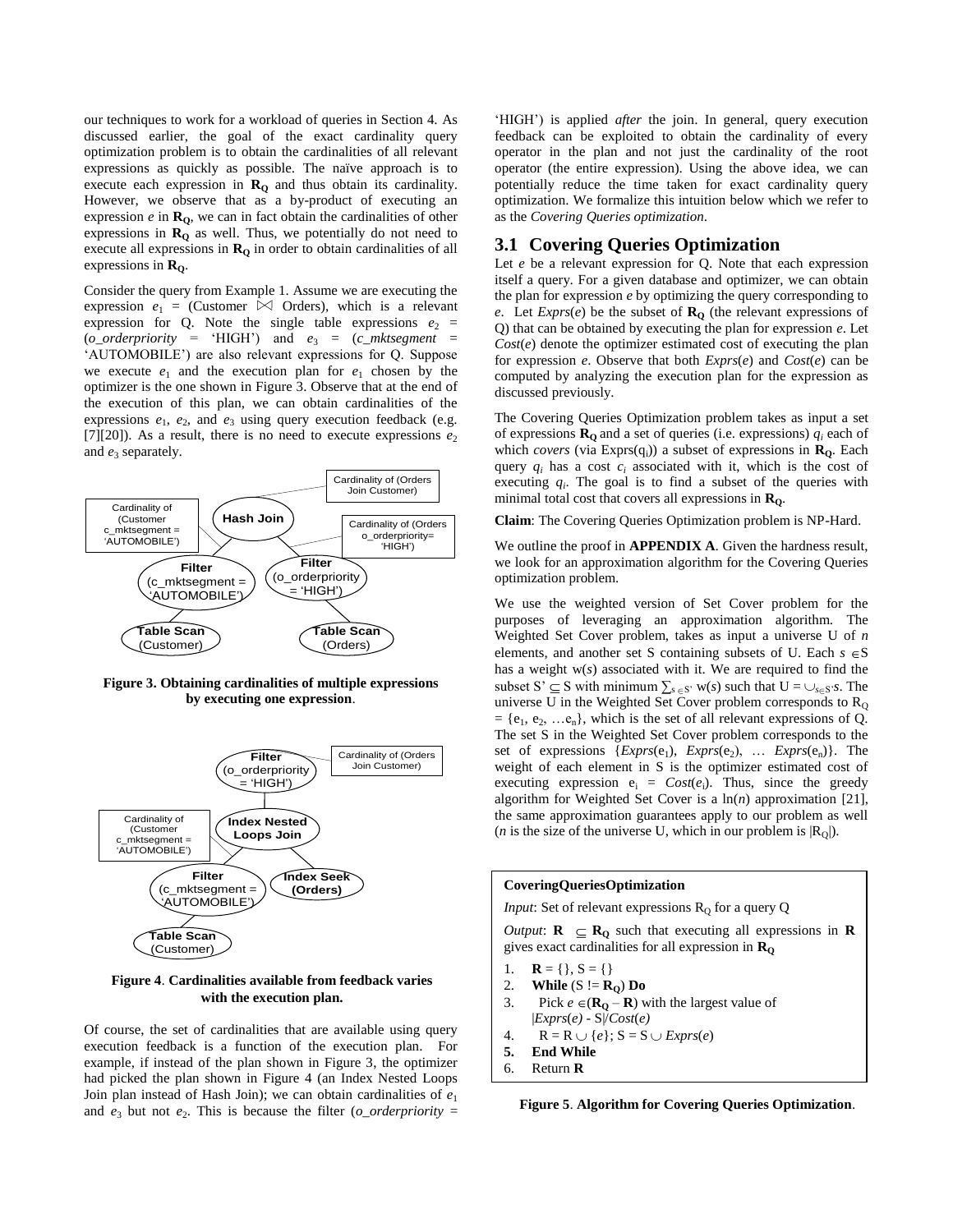In Figure 5, we outline our algorithm for the Covering Queries Optimization problem for the case of a single query, which uses the greedy heuristic for Weighted Set Cover. Note that for the single query case, the set of queries is initialized to the set of relevant expressions  $\mathbf{R}_{\Omega}$ . We discuss how we can augment this set for the workload case by generating additional candidates in Section 4. In Step 4 we pick the expression with the largest ratio of  $|Express(e) - S| / Cost(e);$  thus the numerator only counts expressions that can be obtained by executing *e* that are not already in S. The above algorithm outputs a set of expressions R such that by executing those expressions we can obtain exact cardinalities for all relevant expressions of Q. Our experiments (Section 5) show that the Covering Queries Optimization can significantly reduce the time needed for exact cardinality query optimization.

# **4. TECHNIQUES FOR A WORKLOAD OF QUERIES**

Commercial query optimizers are typically tested using a wide variety of workloads that include well known benchmarks (such as TPC-H) as well as real world workloads obtained from customers. Recall from Section 2 that we define a workload **W** as a set of SQL queries; and the set of relevant expressions for a workload is the union of relevant expressions of all queries in the workload, i.e.  $\mathbf{R}_W = \bigcup_{Q \in W} R_Q$ . The Covering Queries algorithm, presented in Section 3 for the case of a single query, can be generalized in a straightforward manner for a workload. The algorithm in Figure 5 can be used with  $\mathbf{R}_W$  as input and would find a subset to execute such that we obtain cardinalities of all expressions in  $\mathbf{R}_w$ . Note that this extension of the algorithm can be quite effective for cases where multiple queries share *identical* relevant expressions. However, this approach has limitations as illustrated by the following example.

**Example 2**. Consider the following two similar (but not identical) relevant expressions  $e_1$  and  $e_2$ :

```
e1 = SELECT … FROM Lineitem 
      WHERE l_discount < 0.05 and
            l_shipdate < '1998-01-01'
e2 = SELECT … FROM Lineitem 
      WHERE l_discount < 0.15 and
```

```
 l_shipdate < '1997-01-01'
```
Since these expressions are not identical, the Covering Queries algorithm would need to execute both expressions  $e_1$  and  $e_2$ . This example points to an opportunity to improve the performance of exact cardinality query optimization by exploiting commonality across relevant expressions for the workload. Many benchmark and real world workloads consist of "templatized" queries that are identical except for constants in the selection conditions. For such workloads, leveraging commonality of relevant expressions across queries in the workload can be very important.

# **4.1 Motivating use of CASE statement for obtaining multiple expression cardinalities**

One way to exploit commonality across relevant expressions for a workload is to use materialized views. Physical database design tools in most commercial DBMSs (e.g. [\[2\]\[3\]](#page-11-6)[\[24\]\)](#page-11-7) can recommend appropriate materialized views for a workload. However, such tools were designed to optimize performance of workloads *without* accounting for the cost of materializing these structures or the time taken to tune the workload as part of their optimization. While these assumptions are reasonable for the physical design problem, applying such tools directly can be inappropriate for our problem.

We observe that the exact cardinality query optimization problem for a workload is related to the multi-query optimization problem (e.g.  $[18][19]$ ) for the set  $\mathbf{R}_w$ . In multi-query optimization, a set of common sub-expressions is first materialized, and the queries are then executed using the materialized sub-expressions. Speedup in execution can occur since the common sub-expression needs to be executed (and materialized) only once; but can be reused for executing multiple queries in **R<sub>W</sub>**. In the context of Example 2, using the above approach, we could potentially materialize a subexpression such as:

SELECT 1 shipdate, 1 discount **FROM** Lineitem WHERE 1 discount < 0.15 and 1 shipdate <

'1998-01-01'

**)**

The two relevant expressions  $e_1$  and  $e_2$  of Example 2 could then be rewritten to use the materialized result.

However, we observe that in our problem, the expressions in  $\mathbf{R}_W$ have a specific property. Since we require the cardinality of relevant expressions, we only need the *count* of the number of rows in the result of the expression (and do not need the actual result of the expression). For this class of expressions, we observe that it is possible to obtain cardinalities of multiple expressions *without need for materialization*. In particular, we leverage the fact that the CASE construct in SQL allows computing multiple expressions on a relation in a single pass. For example, the cardinalities of  $e_1$  and  $e_2$  in Example 2 can be obtained using the following query that uses the CASE construct.

#### **SELECT SUM(a) as card1, SUM(b) as card2 FROM**

```
(
 SELECT a = CASE when (1 discount < 0.05and 1 shipdate< '1998-01-01') then
          1 else 0 end,
         b = \text{CASE} when (1 discount < 0.15and l shipdate \langle '1997-01-01') then
          1 else 0 end
  FROM Lineitem
  WHERE l_discount < 0.15 and 
         l_shipdate < '1998-01-01'
```
In certain cases (e.g. if executing each of the relevant expressions requires a Scan of the Lineitem table), the new query may execute faster than the combined execution times of  $e_1$  and  $e_2$ . The above example shows why CASE queries can be an effective mechanism for obtaining cardinalities of relevant expressions.

We note that there has also been work on multi-query optimization where materialization is not required [\[8\].](#page-11-8) However, this assumes the availability of an execution engine that can support DAG plans (to facilitate reuse of sub-expressions). Such support is typically not available in most commercial DBMS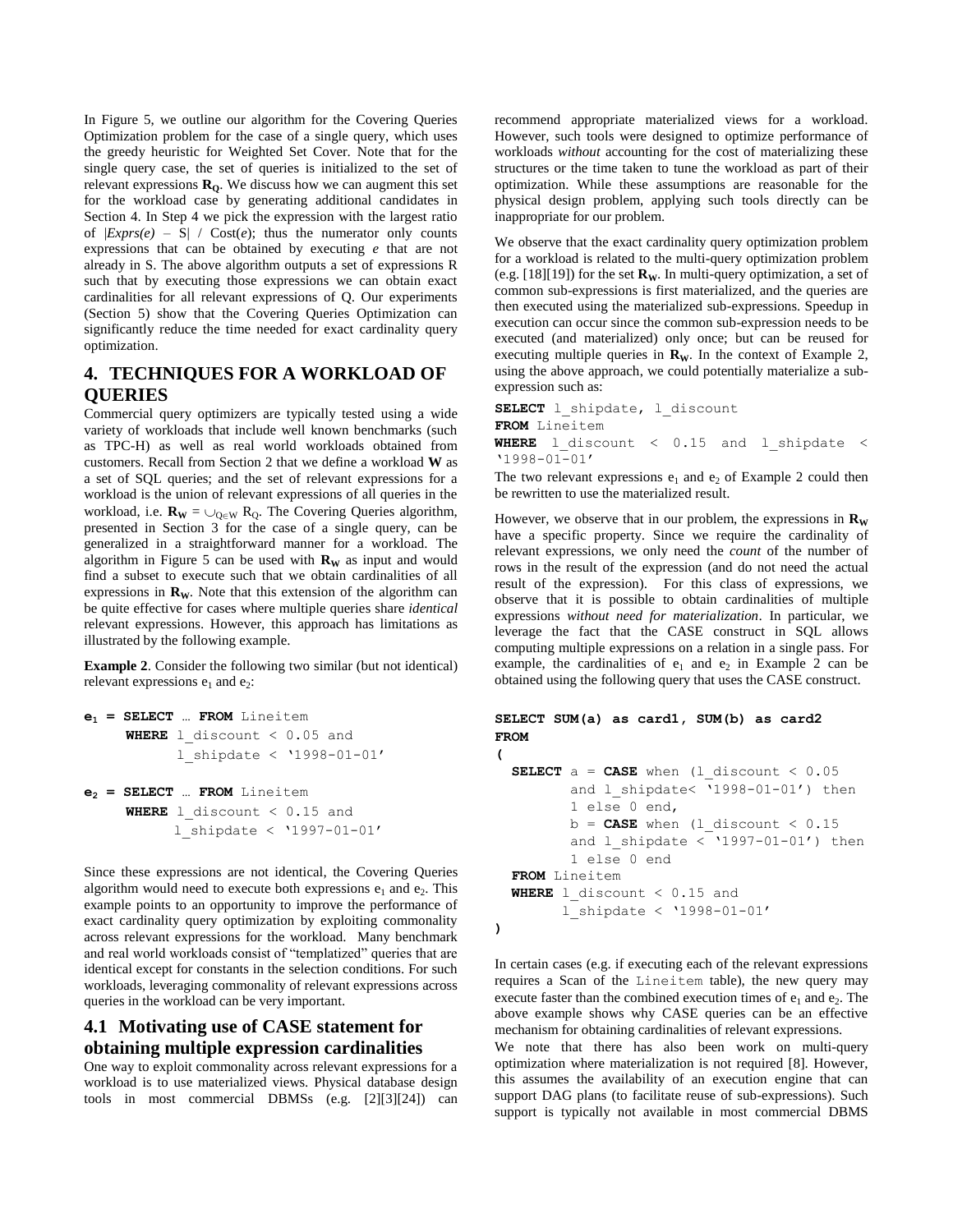systems today, including Microsoft SQL Server. Furthermore, these techniques have not been extended to queries with Group-By as we do in this paper. In the context of optimizer testing, an important aspect of using CASE queries is that they can be executed using the traditional demand-driven iterator model that are already supported by all major DBMSs. For the above reasons, in this paper we focus on using CASE queries for exploiting commonality across relevant expressions for a workload. It is an interesting area of future work to study how to combine the use of CASE queries with selective materialization for our problem.

Moreover observe that the techniques in Section 4, though presented for COUNT queries, can be generalized to other aggregate functions such as SUM. It is therefore interesting to examine how these techniques can be effectively exploited by existing approaches for MQO for the above class of queries.

Recall that we want to augment the set of relevant expressions  $\mathbf{R}_w$ with candidate CASE queries. Our overall approach then runs the original Covering Queries algorithm using the augmented set. In Section 4.2, we first discuss the mechanism for generating a candidate CASE query that can obtain cardinalities of a set of relevant expressions belonging to the class of Select-Project-Join-Group-By (SPJG) expressions. In Section 4.3, we present our method for deciding *which candidates* to select in addition to **RW**. Finally, in Section 4.4 we present our overall algorithm for exact cardinality query optimization for a workload.

# **4.2 Algorithm for generating a candidate CASE query**

We now describe the algorithm for generating a CASE query that can obtain cardinalities of a set of relevant expressions **R**. We assume that each relevant expression in **R** belongs to the class of Select-Project-Join-Group By (SPJG) queries. A pre-requisite for applying our algorithm to a set of expressions is that the expressions have the same *signature*. We define the signature of an expression to be the set of tables, join predicates and Group-By columns in the expression.

**Example 4**. Consider the following two relevant (join) expressions.

**e3: SELECT** … **FROM** Lineitem, Orders  **WHERE** l\_orderkey = o\_orderkey **AND** l\_discount < 0.05 **AND** o\_orderdate < '1997-01-01' **e4: SELECT** … **FROM** Lineitem, Orders  **WHERE** l\_orderkey = o\_orderkey **AND** l\_discount < 0.15 **AND** o\_orderdate < '1998-01-01'

The signature of expressions  $e_3$  and  $e_4$  is: Set of tables: {Lineitem, Orders}, Join predicate:{( l\_orderkey = o\_orderkey)}.

First, we present our method for generating a CASE query for a pair of relevant SPJ expressions in Figure 6 consisting of *conjunctions* of simple predicates (we describe extensions for expressions with Group-By later). Note that the method generalizes in a straightforward manner to a *set* of relevant expressions **R** sharing the same signature. The algorithm can be generalized to also handle complex selection conditions, but we omit these details here.

Steps 2-3 generate the selection conditions of the resulting candidate query Q. For a column on which predicates  $(p_{1i}, p_{2i})$  exist in both expressions, we add a new predicate to Q that is the disjunction of both predicates. This new predicate is "minimal" in the sense that it does not introduce tuples that do not belong to at least one of the predicates. We observe that in some cases such as overlapping range predicates or IN clauses it is possible to represent the disjunction more compactly. For instance the disjunction of two predicates  $(1 \text{ discount} < 0.05)$  and (l\_discount < 0.15) can be equivalently represented as (1 discount  $\langle$  0.15). Note that for a column on which a predicate exists in exactly one of the expressions in the candidate query, we cannot include the predicate in Q since it would incorrectly eliminate tuples required for answering the other expression. Steps 4-5 add the CASE statement to evaluate the original predicates in each expression.

#### **GenerateCandidateQuery**

*Input*: e<sub>1</sub>, e<sub>2</sub>: conjunctive SPJ expressions with the same signature.

*Output*: Conjunctive query Q that obtains cardinality of  $e_1$  and  $e_2$ .

- 1. Let *e* be an expression, initialized to the tables, join predicates in the signature.
- 2. Let  $p_{11} \wedge ... p_{1n}$  be the selection predicates of  $e_1$  and  $p_{21} \wedge ...$  $\ldots$  p<sub>2m</sub> be the selection predicates of e<sub>2</sub>.
- 3. For each predicate pair  $(p_{1i}, p_{2i})$  that is defined on the same column, let  $p = (p_{1i} \vee p_{2i})$  // disjunction of predicates. Add p as conjunct to *e*.
- 4. In the SELECT clause of *e*, add a CASE statement with one clause for each input expression. The predicate in the WHEN clause are  $(p_{11} \wedge ... p_{1n})$  and  $(p_{21} \wedge ... p_{2m})$ respectively. The value of the THEN clause is 1 and ELSE clause is 0.
- 5. Let Q be a scalar aggregate query on expression *e*, with one SUM aggregate for each column of *e*.
- 6. Return Q

#### **Figure 6**. **Algorithm for generating a candidate CASE query for obtaining cardinalities of SPJ expressions**

For the two join expressions in Example 4, the above algorithm produces the following query **Q** as output.

```
Q: SELECT SUM(a) as card1, SUM(b) as card2
FROM (
 SELECT 
 a = CASE WHEN 1 discount < 0.05 AND
      o_orderdate < '1997-01-01'
      then 1 else 0 end,
 b = CASE WHEN 1 discount < 0.15 AND
      o_orderdate < '1998-01-01' 
      then 1 else 0 end
 FROM Lineitem, Orders
 WHERE l_orderkey = o_orderkey 
 AND l discount < 0.15AND o_orderdate < '1998-01-01'
)
```
### *4.2.1 Expressions with Group-By*

Interestingly, the above approach of using a CASE statement can also be used to obtain cardinalities of multiple Group-By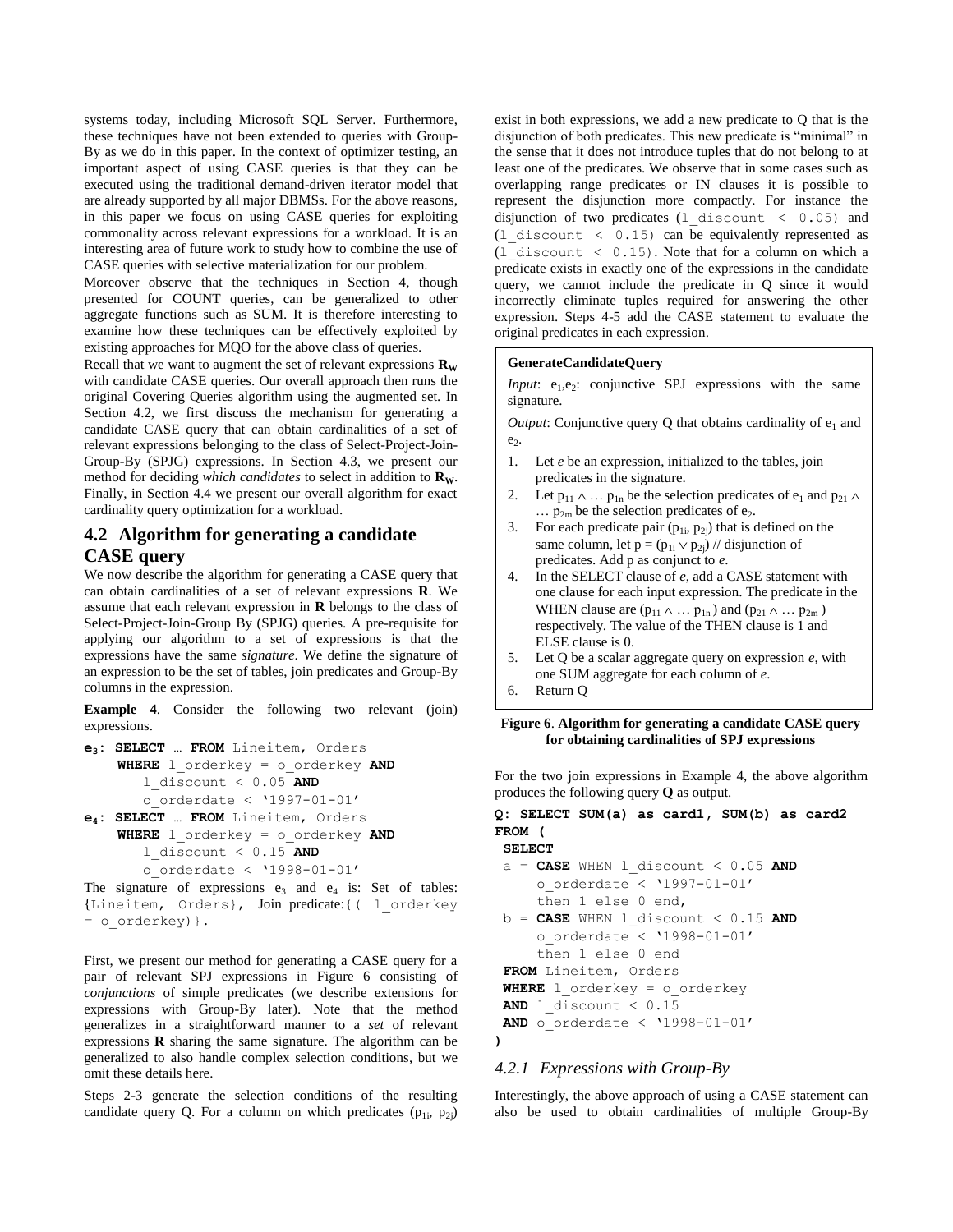expressions. We first give an example to illustrate this, and then describe the necessary extensions to the algorithm of Figure 6.

**Example 5**. Consider the following two relevant SPJG expressions. Observe that both expressions have the same signature, i.e. set of tables, join predicates and Group-By columns.

```
e1: SELECT o_orderpriority FROM Orders 
     WHERE o_orderdate between 
           '1998-09-01' and '1999-01-01'
     GROUP BY o_orderpriority
```

```
e2: SELECT o_orderpriority FROM Orders
     WHERE o_orderdate between 
           '1996-01-01' and '1998-01-01'
     GROUP BY o_orderpriority
```
We can obtain cardinalities of both  $e_1$  and  $e_2$  using the query Q below.

```
Q: SELECT SUM(a1) as card1, SUM(b1)as card2
FROM (
   SELECT
  a1 = CASE when (q1 > 0) then 1 else 0 end,
  b1 = CASE when (q2 > 0) then 1 else 0 end
   FROM (
    SELECT o orderpriority,
           SUM(a) as q1, SUM(b) as q2 FROM (
       SELECT o_orderpriority,
       a = CASE when (o_orderdate between 
       '1998-09-01' and '1999-01-01') then 1 
       else 0 end,
       b = CASE when (o_orderdate between 
       '1996-01-01' and '1998-01-01') then 1 
       else 0 end
       FROM (
        SELECT o_orderpriority, o_orderdate
        FROM Orders
        WHERE o_orderdate between 
         '1996-01-01' and '1999-01-01'
       GROUP BY o orderpriority, o orderdate
        )) 
     GROUP BY o_orderpriority
        )
       )
```
From the structure of query **Q**, we note a couple of points. First, the innermost SELECT statement needs to generate a more "finer" grouping (by including the selection columns in the GROUP BY clause) than either  $e_1$  or  $e_2$ . This is because the selection column(s) are required in the CASE clause. Second, unlike the algorithm for SPJ expressions, for SPJG expressions we require two nested CASE queries. The inner CASE query computes a row for each group that is in the result of either  $e_1$  or  $e_2$  (or both). However, recollect that we need to find the *number of groups* in  $e_1$  and  $e_2$  respectively. Thus, the outer CASE query is necessary to ensure that we do not incorrectly count a group that occurs exclusively in  $e_1$  as part of  $e_2$  (or vice versa). Despite the fact that  $Q$  is more complex than either  $e_1$  or  $e_2$ , it can potentially be more efficient than the combined cost of executing both  $e_1$  and  $e_2$ . For example, if both  $e_1$  and  $e_2$  scan the (large)  $\circ$ rders table, the **Q** could be more efficient since it would need to scan Orders only once.

# *4.2.2 Leveraging Outer Joins for Expressions with Non-Identical Signatures*

Thus far (in Section 4.2) we have presented techniques for generating candidates that are applicable only when the signatures of the relevant expressions are identical. In this section we present a technique that can be useful when the signature of relevant expressions (say  $e_1$  and  $e_2$ ) are not identical, but satisfy the following properties: (1)  $e_1$  and  $e_2$  are both join expressions that involve Key Foreign-Key joins only. (2)  $e_1$  and  $e_2$  share the same "source" table in the schema graph for the expression, i.e. a table with no incoming edges. For example, consider the (partial) TPC-H schema graph shown in Figure 7. Suppose  $e_1$  is a relevant expression involving a Key Foreign-Key join of (Lineitem, Orders), and  $e_2$  is a relevant expression involving a Key Foreign-Key join between (Lineitem, PartSupp). Observe that  $e_1$  and  $e_2$  share the same "source" table (Lineitem). In this example, it is possible to generate a single candidate query (that leverages *Outer Joins*) that can obtain cardinalities of both e<sub>1</sub> and  $e<sub>2</sub>$  without requiring materialization. Note that we need to use outer joins to preserve all the rows from Linetem table so that we can obtain cardinalities of both  $e_1$  and  $e_2$  using the CASE statement. An example illustrating the above method is shown in **APPENDIX B.** We omit the complete details of this algorithm.



**Figure 7. Partial schema graph for TPC-H showing foreign-key relationships.**

## **4.3 Candidate Generation**

In Section 4.2 we presented algorithms for creating a new CASE query that can obtain multiple relevant expression cardinalities without requiring materialization. In this section we describe our algorithm for deciding *which candidates to select* for a given signature. In this paper, we focus on generating a single candidate CASE query for each distinct signature in the workload. In general, selecting multiple candidates for each signature could be more beneficial, but we have found in our experimental evaluation (see Section 5) that selecting a single candidate per signature already can provide a significant improvement in the performance of exact cardinality query optimization. Therefore, we now discuss how to select a single candidate CASE query for a given signature. Our algorithm can be extended to account for the Outer Join based candidate generation (Section 4.2.2) as well, but we omit these details due to lack of space.

For a particular signature, let **R** be the set of all expressions that have that signature. We note that for any subset of expressions S  $\subseteq$  **R**, we can generate a candidate by invoking the algorithm from Section 4.2.1 Thus, for a given signature, the space of candidates can be visualized using a lattice as shown in Figure 8. The nodes at the first (lowest) level of the lattice are the relevant expressions  $({e<sub>1</sub>, e<sub>2</sub>, e<sub>3</sub>}$  in the example). The upper level nodes in the lattice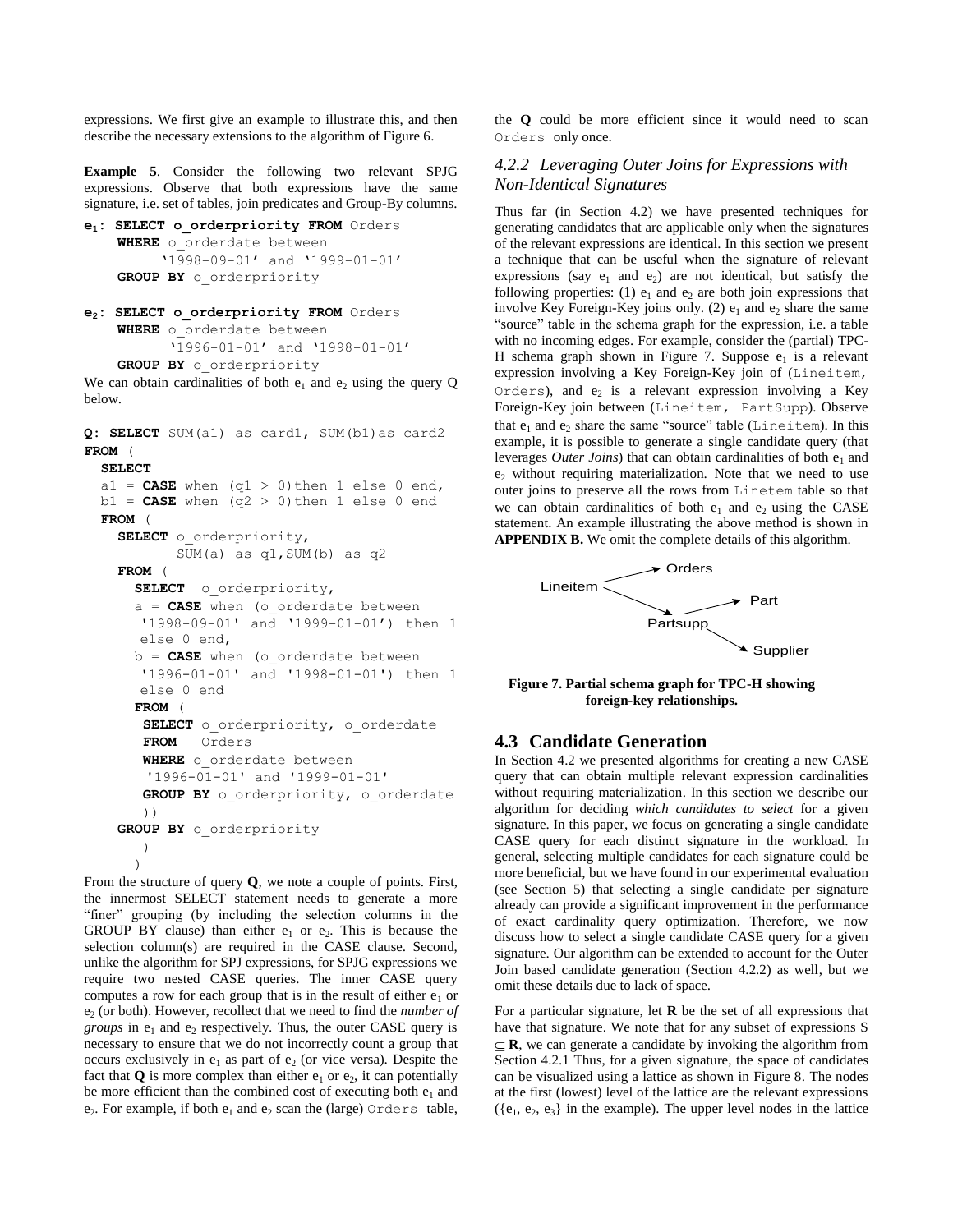represent the space of candidate expressions. We associate with each node two values: (1) The number of relevant expressions that can be obtained by executing that expression. (2) The cost of executing that expression. We use the optimizer estimated cost of the expression, which we denote by *Cost*(*e*). For example, the node  $e_{12}$  in the figure represents a CASE query (derived using the algorithm in Section 4.2) using which we can obtain two cardinalities (of both  $e_1$  and  $e_2$ ). The optimizer estimated cost of executing  $e_{12}$  is  $Cost(e_{12}) = 115$ .



**Figure 8. Space of candidate expressions for the relevant set of expressions {e<sup>1</sup> , e<sup>2</sup> , e3}.**

Recall (from Section 3) that we define the "goodness" of an expression as  $Benefit(e) = |Express(e)| / Cost(e)$ , where  $Express(e)$  is the set of expressions that can be obtained by executing expression *e*. Intuitively, this is reasonable since our overall algorithm (Section 4.4) for exact cardinality query optimization uses the greedy heuristic for the Set Cover problem [\[11\],](#page-11-9) which picks expressions by decreasing *Benefit* value. Thus, we focus on the problem of efficiently identifying for each signature the candidate with the highest *Benefit* value.

We note that space of candidates is exponential in the number of expressions (for a given signature). Furthermore, given a node *e* and its child *e'*, we know that  $|Express(e)| = |Express(e')| + 1$ , and that  $Cost(e) > Cost(e')$ . Despite these properties, the *Benefit* value can change arbitrarily between *e* and *e'*. Thus, to find the candidate with the highest *Benefit* value, in the worst case, we would need to enumerate every node in the subset lattice. To ensure scalability when there are many relevant expressions with the same signature, we use a greedy algorithm (shown in Figure 9) that can avoid enumerating all nodes in the lattice. Our algorithm starts with the topmost node in the lattice (i.e. the CASE query that can obtain all relevant expression cardinalities with this signature) and greedily picks the child node with the highest benefit. The algorithm terminates if for the current best node *u*, no child node with higher benefit exists. For example, consider the lattice shown in Figure 8. The node  $e_{123}$  has a benefit of 3/130 whereas its children have benefits 2/115, 2/105 and 2/120 respectively. Thus in this example, the algorithm will return  $e_{123}$  as the best candidate.

**Analysis of running time**: Let  $n = |R|$  (i.e. the number of relevant expressions). Observe that the lattice has *n* levels. In each iteration of the loop (Steps 4-9) the number of children explored in Step 4 is upper bounded by *n* (since no node in the lattice can have more than *n* children). In each iteration we are also guaranteed to either find a child node (at the next lower level) with higher benefit or

terminate. Since the lattice has *n* levels, the running time of this algorithm is  $O(n^2)$ .

#### **SelectCASEQueryForSignature**

*Input*: Set of expressions **R** belonging to a particular signature

*Output*: Candidate expression for signature

- 1. Let  $u =$  candidate obtained by invoking GenerateCandidateQuery(**R**) // (least upper bound of the lattice)
- **2. Do**
- 3. BetterNodeExists = false
- 4. **For** each child expression *e* of *u* in the lattice
- 5. GenerateCandidateQuery(*e*)
- 6. **If** *Benefit*(*e*) > BestBenefit
- 7. BestBenefit =  $Benefit(e)$ ;  $u = e$ ;
- 8. BetterNodeExists =true;
- 9. **While**(BetterNodeExists)
- 10. **Return** *u*

**Figure 9. Algorithm for selecting the a candidate expression for a given signature**

# **4.4 Overall Algorithm for Exact Cardinality Query Optimization**

#### **ExactCardinalityQueryOptimization**

*Input*: Workload of Queries, W

*Output*: Cardinality-optimal plan for each query in the workload

- 1. Let  $R_W$  be the set of relevant expressions for the workload<br>2.  $M = \{ \}$  // set of candidates selected, one per signature
- $M = \{\}\$  // set of candidates selected, one per signature
- 3. For each signature in  $R_W$ <br>4. Let  $C = Set$  of expression
- 4. Let  $\mathbf{C} = \text{Set}$  of expressions in  $\mathbf{R}_{\text{W}}$  belonging to that signature 5.  $c = \text{SelectCASEQueryForSienature}(\mathbf{C})$
- 5. c = *SelectCASEQueryForSignature* (**C**)
- 6.  $M = M \cup \{c\}$
- 7. Let  $S = \{\}, R = \{\}; U = M \cup R_W$
- 8. **While**  $(S := R_W)$
- 9. Pick  $e \in (U R)$  with the largest value of  $|Express(e) -$ S|/Cost(*e)*
- 10.  $R = R \cup \{e\}; S = S \cup Express(e)$
- 11. **End While**
- 12. Execute each expression in S to obtain all relevant expression cardinalities in  $\bar{R}_{w}$
- 13. **For** each query Q in the workload W
- 14.  $P_0$  = Plan obtained by injecting exact cardinalities for  $R_0$ and optimizing Q
- 15. Output plan  $P_{\text{O}}$

#### **Figure 10. Overall algorithm for exact cardinality query optimization problem.**

We now summarize our overall algorithm for exact cardinality query optimization for a workload **W** in Figure 10. Steps 2-6 identify a set M of additional candidates (one per signature) for the workload as described in Section 4.3. In Steps 7-11 we run the Covering Queries optimization (similar to Section 3) but while using expressions in  $M\! \cup\! R_W$  for obtaining relevant expression cardinalities. In Step 12 we execute the selected expressions to obtain all relevant expression cardinalities in **RW**. Finally, (in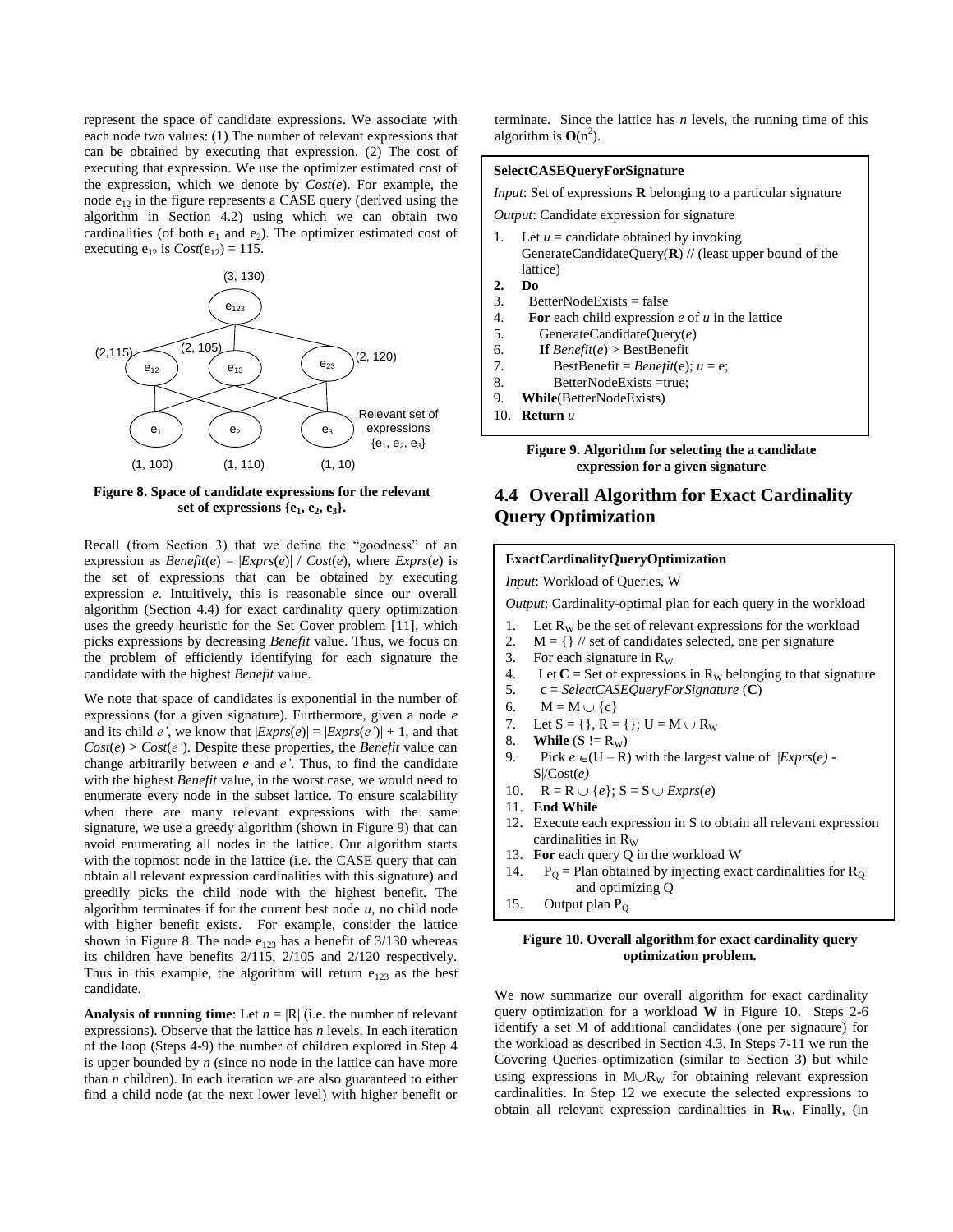Steps 13-15) for each query in the workload, we inject the exact cardinalities for all relevant expressions for that query and obtain the cardinality-optimal plan for that query. As we demonstrate in our experiments (Section 5) candidate generation can significantly improve the effectiveness of the Covering Queries optimization.

# **5. IMPLEMENTATION AND**

## **EXPERIMENTS**

**Implementation**: We have implemented a prototype of Exact Cardinality Query Optimization on Microsoft SQL Server. The extensions were as described in the architecture outlined in Figure 2. We implemented the Covering Queries Optimization (Section 3) as well as the Candidate Generation techniques presented in Section 4. Our experiments were run on a machine with an AMD Opteron processor (2.40 GHz, 8 GB RAM).

**Databases and Queries**: We use the TPC-H benchmark [\[22\]](#page-11-3) (both the 1GB version and the 10GB version). The original data generator [\[22\]](#page-11-3) does not introduce any skew in the data. Thus, in addition to the original benchmark database, we also use a data generator that introduces a skewed distribution (a Zipfian distribution with a skew factor of  $Z = 1$ ) for each column independently in a relation [\[6\].](#page-11-10) We use a workload consisting of all queries having two or more joins.

The goals of our experiments are:

- Evaluate the effectiveness of the Covering Queries algorithm (Section 3) for the case of a single query compared to the baseline strategy of executing each relevant expression.
- For the case of a workload, evaluate the importance of the Candidate Generation techniques (Section 4) for reducing the execution time compared to the approach of using Covering Queries for one query at a time.
- Show some examples of analytics for optimizer testing that are enabled once exact cardinalities are available.

# **5.1 Effectiveness of Techniques for Single Query**

As mentioned above we use a workload of queries from the TPC-H benchmark [\[22\].](#page-11-3) The number of relevant expressions  $(|R_0|)$  for queries varied from 6 (for a few of the simpler queries) to 30. For the 1GB version of the benchmark, for most queries, the time taken to obtain all cardinalities (by executing their corresponding expressions) is in the order of a few minutes. The corresponding number for the 10GB version varies from 10s of minutes to over an hour for some queries.

We refer to the baseline approach of executing each relevant expression for the query as ALL. We refer to the Covering queries optimization (Section 3) as COV. Figure 11 shows that compared to ALL, COV results noticeable savings for most queries, and significant savings (around 40% or more) for several queries. The overall reduction in execution time for the workload compared to ALL is 42%. As discussed in Section 3, this is because ALL needs to execute a total of 136 relevant expressions, where COV only needs to execute 91 expressions (the cardinalities of the remaining expressions are obtained using the execution feedback mechanism).

Similarly for TPC-H 1GB (skew factor Z=1) we observed around 33% overall reduction, and around 37% reduction for TPC-H 10GB (Z=1) by using COV as compared to ALL.



**Figure 11**. Impact on Covering Queries optimization for TPC-H queries.

## **5.2 Effectiveness for a Workload**

### *5.2.1 Results on TPC-H workload*

In this experiment we compare COV with our techniques that introduce additional candidates by exploiting commonality across relevant expressions in the workload (Section 4.4). We refer to the latter technique as COV+CAND.

Figure 12 shows the results of running COV and COV+CAND on TPC-H 1GB workload (for both Z=0 and Z=1 skew factors). We report the reduction in execution time of both these methods when compared to ALL. We see from the figure that COV+CAND results in significant reduction in execution time (over 72% and 63% respectively for Z=0 and 1) compared to ALL. We observed that for Z=0, COV+CAND executes only 46 expressions (compared to 136 by ALL and 91 by COV). Of these 46 expressions, **35** were candidate expression generated using techniques from Section 4. This opportunity arises because there are several signatures (defined Section 4.2) that occur in multiple queries in the workload. These include signatures involving large tables such as Lineitem and Orders, thereby resulting in significantly fewer executions involving these large tables.



**Figure 12**. Performance of Covering Queries and Candidate Generation techniques for TPC-H workload.

Note that we do not comment on the trends in execution time as a function of the data skew. This is because the execution plan characteristics (for e.g., index nested loops join vs. hash join) does vary considerably with skew. This can certainly influence the set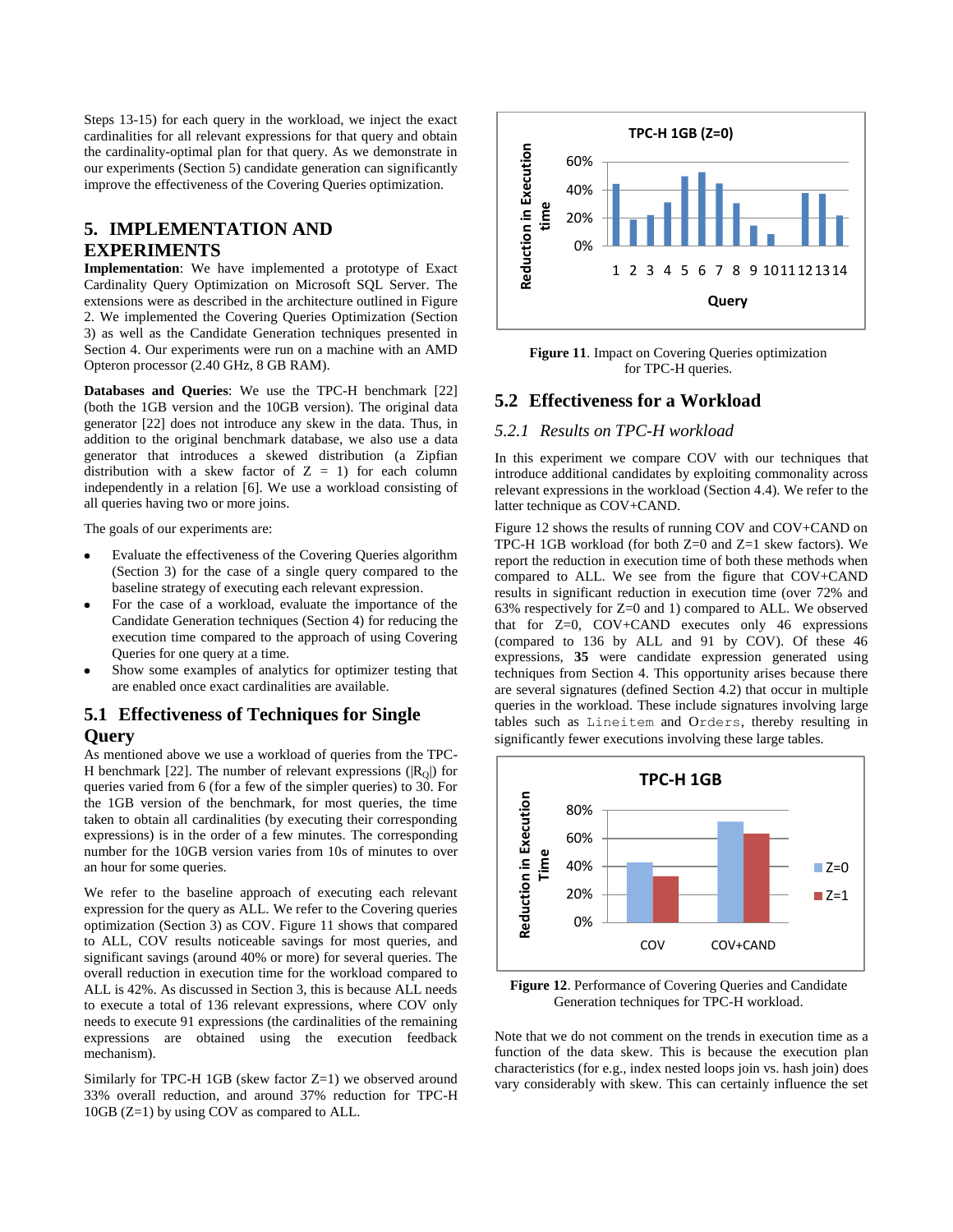of expressions covered by each execution plan (as Figures 3 and 4 illustrate).

The results on TPC-H 10 GB database  $(Z=1)$  (shown in Figure 13) were similar with overall reduction in execution time of 66% compared to ALL. Once again, only 51 expressions (including 34 generated candidates) were executed by COV+CAND as compared to 130 for ALL and 93 for COV.



**Figure 13**. Results on TPC-H 10GB database.

### *5.2.2 Results on workloads with templatized queries*

Next, we evaluate the effectiveness of COV+CAND as the commonality across queries in the workload increases. First, we generated a variant of the TPC-H workload above, where we used two instances of each query. These two instances were identical except for constants in the selection conditions. The results for  $Z=0$  and  $Z=1$  are shown in Figure 14. We observe that the reduction in execution time further improves (to around 75% for Z=0) for COV+CAND (whereas it remains unchanged for COV). Out of a total of 273 relevant expressions, COV+CAND executes only 65 expressions (58 candidate expressions and 7 original relevant expressions).



**Figure 14**. Comparison of Covering Queries and Candidate Generation techniques for templatized TPC-H workload.

Finally, we generated a workload of 10 instance of TPC-H query 8, which is a query involving tables Lineitem, Orders, Customer, Part, Supplier, Nation, Region. For Z=0, we observe that COV+CAND reduces the execution time compared to ALL by 89% (almost an order of magnitude) – see Figure 15. For this workload, there were a total of 284 relevant expressions, whereas

COV+CAND only needed to execute 29 expressions compared to 176 by COV.

Overall, the above experiments clearly demonstrate the importance of the Covering Queries optimization that obtains multiple cardinalities from a single query execution as well the techniques for exploiting the commonality across queries in the workload.



**Figure 15**. Comparison of Covering Queries and Candidate Generation techniques for templatized TPC-H Q8.

# **5.3 Analytics for Query Optimizer Testing using Exact Cardinalities**

As discussed in Section 2, obtaining exact cardinalities for relevant expressions of a query (or workload) can be important for query optimizer testing. For example, it can be used to benchmark the plan quality by eliminating errors that arise from the cardinality estimation module of the optimizer. This can be useful for identifying potential problems in other modules of the optimizer (such as search strategy or cost model) as well as in designing improvements in the cardinality estimation module itself. Below we show a few examples of such analysis based on experiments with TPC-H queries.

### *5.3.1 Analyzing Errors by Number of Tables in Expression*

Consider the issue of benchmarking the cardinality estimation module in the optimizer. One interesting question is how large are the cardinality errors as the number of tables in the expression is varied. Answering such a question requires obtaining exact cardinalities of expressions and comparing it with the estimated cardinalities. We define the relative error in the cardinality estimate for a given expression as:

$$
Relative Error(e) = \frac{|Actual(e) - Estimated(e)|}{Estimated(e)}
$$

In Figure 16 we show a scatter plot of Relative Error in an expression vs. Number of tables in the expression for each relevant expression for the TPC-H workload (the y-axis is a logarithmic scale). While we observe larger errors as the number of tables in the expression increases, interestingly some large relative errors can happen even for single table expressions. For example, we found that Group-By expressions with selections on a single table can sometimes incur large error (since the statistics available in the DBMS are not adequate to capture this correlation). Such analysis can be useful in discovering examples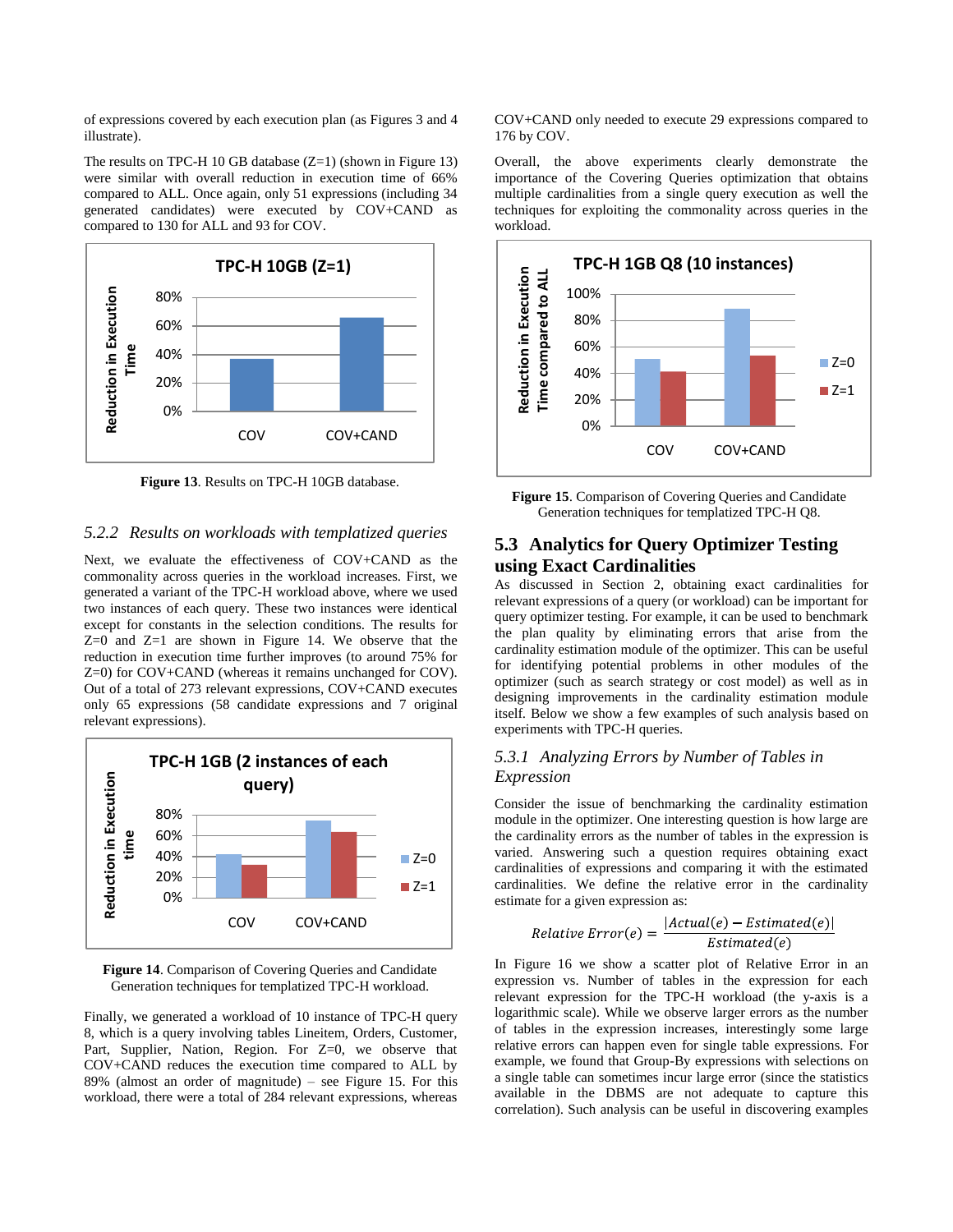with large errors, so that it can help focus areas where improvement in cardinality estimation would be most effective.



**Figure 16.** Cardinality estimation errors grouped by number of tables in the expression.

### *5.3.2 Impact of using Exact Cardinalities on Execution Plan Quality*

In this experiment, we study the impact of exact cardinalities on quality of the plan. First, for each TPC-H query in the workload, we injected the exact cardinality for each relevant expression and optimized the query (see Figure 2). We then compared the resulting cardinality-optimal ( $P_{\text{COPT}}$ ) plan with the optimizer's original plan (P<sub>ORIG</sub>) for that query. We measured the percentage of queries for which  $P_{\text{COPT}}$  and  $P_{\text{ORIG}}$  were identical. On TPC-H 1GB ( $Z=0$ ) we found that  $P_{COPT}$  and  $P_{ORIG}$  were identical in around 70% of the queries, whereas for TPC-H 10GB (Z=1), we found that  $P_{\text{COPT}}$  and  $P_{\text{ORIG}}$  were identical in about 50% of the queries.

We also computed a plan P<sub>LEAF</sub> which was obtained by injecting exact cardinalities *only* for single table relevant expressions. For other expressions, the optimizer"s estimates were used. Once again, we compared how often  $P_{COPT}$  and  $P_{LEAF}$  were identical. Interestingly, for TPC-H 1GB  $(Z=1)$ , we found that these two plans were identical in over 90% of the queries. For TPC-H 10GB, the corresponding number is 78%. This analysis shows that improving cardinality estimation for leaf nodes (including single table Group-By expressions) can have significant benefit for TPC-H queries.

Finally, in cases where  $P_{\text{COPT}}$  and  $P_{\text{ORIG}}$  were not identical, we found that the execution time improved significantly in several cases. We however also found a few cases where the execution time of  $P_{COPT}$  was *worse* when compared to  $P_{ORIG}$ . Such cases point to potential issues in modules of the query optimizer besides the cardinality estimation module, e.g. the cost model. The examples presented above are meant to be illustrative of the kinds of analytics possible by leveraging exact cardinality query optimization for optimizer testing.

### **6. RELATED WORK**

DBMSs use different approximation techniques (such as histograms) to estimate the cardinalities of the relevant subexpressions of a query. While these approximation techniques ensure that the query optimization time is small, it comes at a cost of estimation errors. For example, it was observed in [\[14\]](#page-11-0) that cardinality estimation errors can grow exponentially in the number of joins in a query. As a result, the plan chosen by the optimizer could be much worse than the cardinality-optimal plan.

There has a lot of work centred on exploiting execution feedback  $[7][15][17][20]$  $[7][15][17][20]$  (for an overview see [\[9\]\)](#page-11-12). In this paper, we leverage execution feedback for the Covering Queries optimization (Section 3). There has been work related to collecting statistics (e.g., [\[1\]\[10\]\)](#page-11-13) for improving the performance of ad-hoc queries. The focus of this work is not on ad-hoc queries but to address scenarios such as query optimizer testing where it is necessary to obtain the cardinality-optimal plan. Finally, while sampling techniques has been used to obtain selectivity estimates during query optimization (e.g., [\[16\]\)](#page-11-14), it is not applicable for our problem since we are interested in obtaining exact cardinalities.

We have discussed the relationship of our problem to multi-query optimization (e.g. [\[8\]\[18\]](#page-11-8)[\[19\]\)](#page-11-15) and materialized view selection (e.g. [\[2\]\[3\]](#page-11-6)[\[24\]\)](#page-11-7) problems in Section 4.1. We refer the reader to this section for related work in these areas.

The idea of sharing scans across multiple concurrently executing queries (e.g. [\[23\]\)](#page-11-16) has been studied. However, unlike this body of work, in our problem we have additional information a priori in the form of the given workload. Furthermore, our techniques (Section 4) are also able to share other work (such as executing the join) that is common across queries. Thus, for our problem, the techniques presented in this paper can be more effective than shared scans alone.

# **7. CONCLUSIONS**

While the importance of exact cardinality query optimization is obvious in scenarios such as query optimizer testing, there has been practically no work on it thus far because it has essentially been considered infeasible. In this paper we introduce techniques to reduce the overheads of exact cardinality query optimization. The experiments on TPC-H queries demonstrate that the covering queries optimization along with candidate generation techniques can help achieve significant reduction in the time required to compute the cardinality-optimal plan. The techniques presented in this paper make exact cardinality query optimization a viable option for a significantly larger set of queries than previously possible. An interesting area of future work is to study how to combine our techniques for exploiting commonality across relevant expressions for a workload with techniques that rely on materialization.

### **APPENDIX A**

In Section 3.1, we described the Covering Queries Optimization problem; we outline the proof of the hardness result below.

**Claim**: The Covering Queries Optimization problem is NP-Hard.

**Proof Sketch**: – We show a reduction from the Set Cover problem [\[10\].](#page-11-17) The Set Cover problem takes as input a set U and a set of subsets of U,  $S = \{S_i\}$ . The goal is to find the smallest subset of S whose union is U. We reduce an instance of set cover to an instance of Covering Queries as follows.

Reduction: In the Set Cover problem, let U be a set of *m* elements  ${1,2,...,m}$ . Consider a table T with *m* attributes  $(a_i)$  and one predicate  $p_i$  each per attribute  $a_i$ . The set of expressions  $\mathbf{R}_{\mathbf{Q}}$  is the set of selections obtained from the individual predicates  $p_i$ . Note that they correspond to the following query

 $Q =$  SELECT \* from T WHERE  $p_1$  AND  $p_2$  AND ..  $p_m$ .